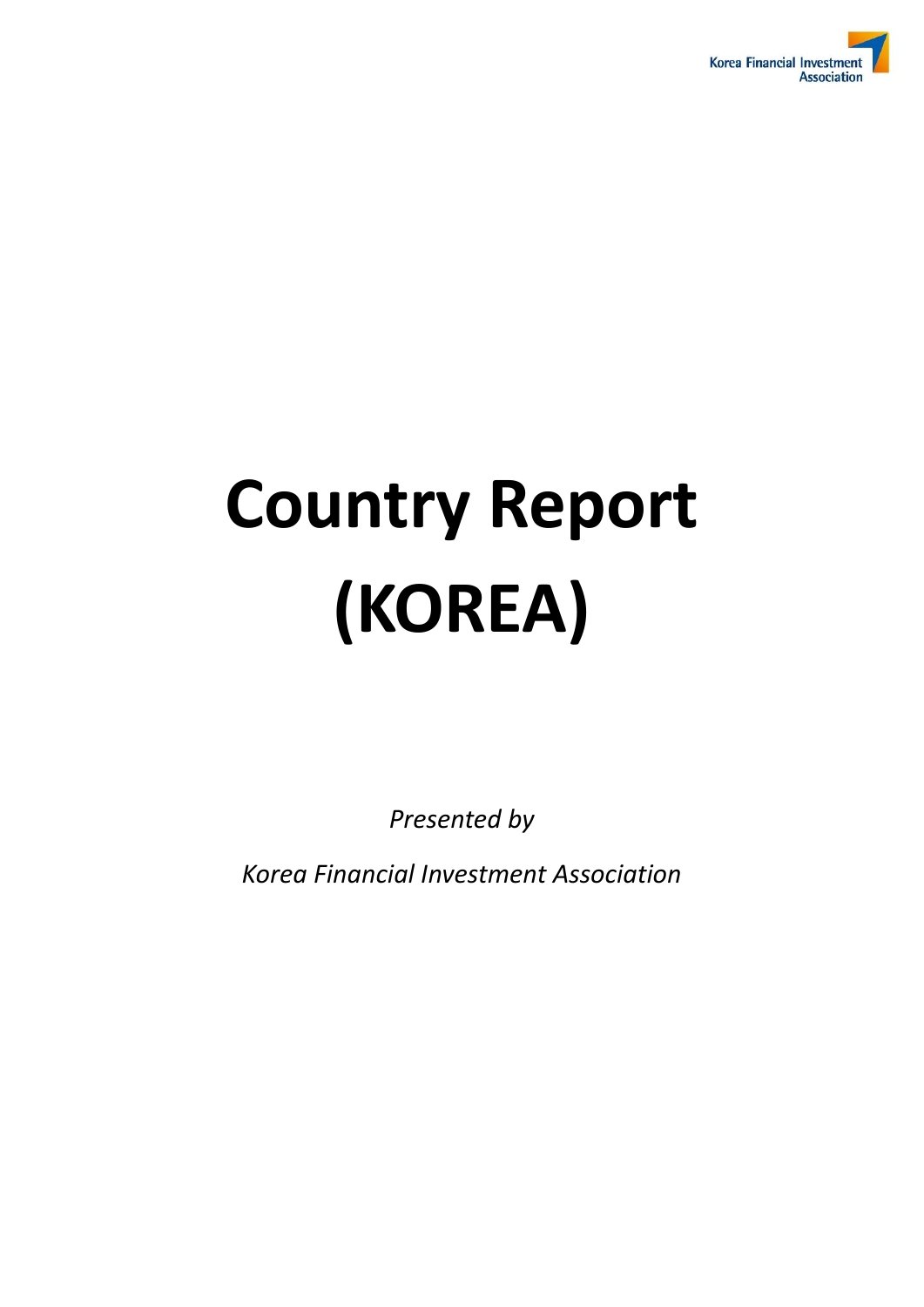

#### Macro-Economic Overview 2016-2017

Korea's per capita gross national income (GNI) stood at USD 27,561 in 2016, which is a 1.4% increase from the USD 27,171 posted a year ago. Real GDP growth posted 2.8% in the year.

According to statistics on annual growth in real gross domestic product (GDP) by industry, the manufacturing and construction industries experienced stronger growth, whereas growth in the service industry slowed. GDP of the construction industry enjoyed 10.5% growth with higher contribution from both residential and non-residential buildings.

As for the manufacturing industry, although transportation equipment suffered a decline, GDP increased 2.3% thanks to steeper growth from oil and coal products as well as electric and electronic devices.

GDP of the service industry advanced 2.3%, but the pace decelerated compared to the previous year. Weakened growth of the financial and insurance industries offset the stronger growth of the wholesale, retail, transportation and storage industries. The GDP of the agriculture and fishing industry fell 2.9% compared to a year ago, as worsened weather conditions such as the heat wave hurt harvests of the cultivation industry.

For final consumption expenditure, the government's share increased by 4.3% and the private sector's went down by 2.5%. The contribution of the government to the index went up thanks to boosted tax revenue, but less for the private sector as households' net interest income slumped and companies' operating profits slowed down.

Gross savings ratio in 2016 was 35.8%, up by 0.2%p compared to the last year, posting the record high after the Asian Financial Crisis.

The unemployment rate in 2016 was 3.7%, up by 0.1%p from the year before. All age groups except for those in their 40s and 50s witnessed the increased unemployment y-o-y.

In 2017, the Korean economy is expected to improve around exports and facilities investment, thanks to the global economic recovery trend. It is also projected that the real GDP would grow by 2.9%. Exports would dramatically jump due to expanded import demand from both advanced and emerging market countries. Facilities investment is likely to improve around IT and petroleum goods-related industries. On the other hand, private consumption may become weaker and contribute less to the overall economic growth due to structural restraints such as slumping income growth rate, household debts, etc.

|                                | 2015 | 2016   | 17Q1   | <b>17Q2</b> | 17Q3   |
|--------------------------------|------|--------|--------|-------------|--------|
| <b>Real GDP Growth Rate</b>    | 2.8  | 2.8    | 1.1    | 0.6         | 1.4    |
| <b>Private Consumption</b>     | 2.2  | 2.5    | 0.4    | 1.0         | 0.7    |
| <b>Facilities Investment</b>   | 4.7  | $-2.3$ | 4.4    | 5.2         | 0.5    |
| <b>Construction Investment</b> | 6.6  | 10.7   | 6.8    | 0.3         | 1.5    |
| <b>Consumer Price Index</b>    | 100  | 100.97 | 102.79 | 102.67      | 103.59 |
| <b>Unemployment rate</b>       | 3.6  | 3.7    | 4.2    | 3.8         | 3.4    |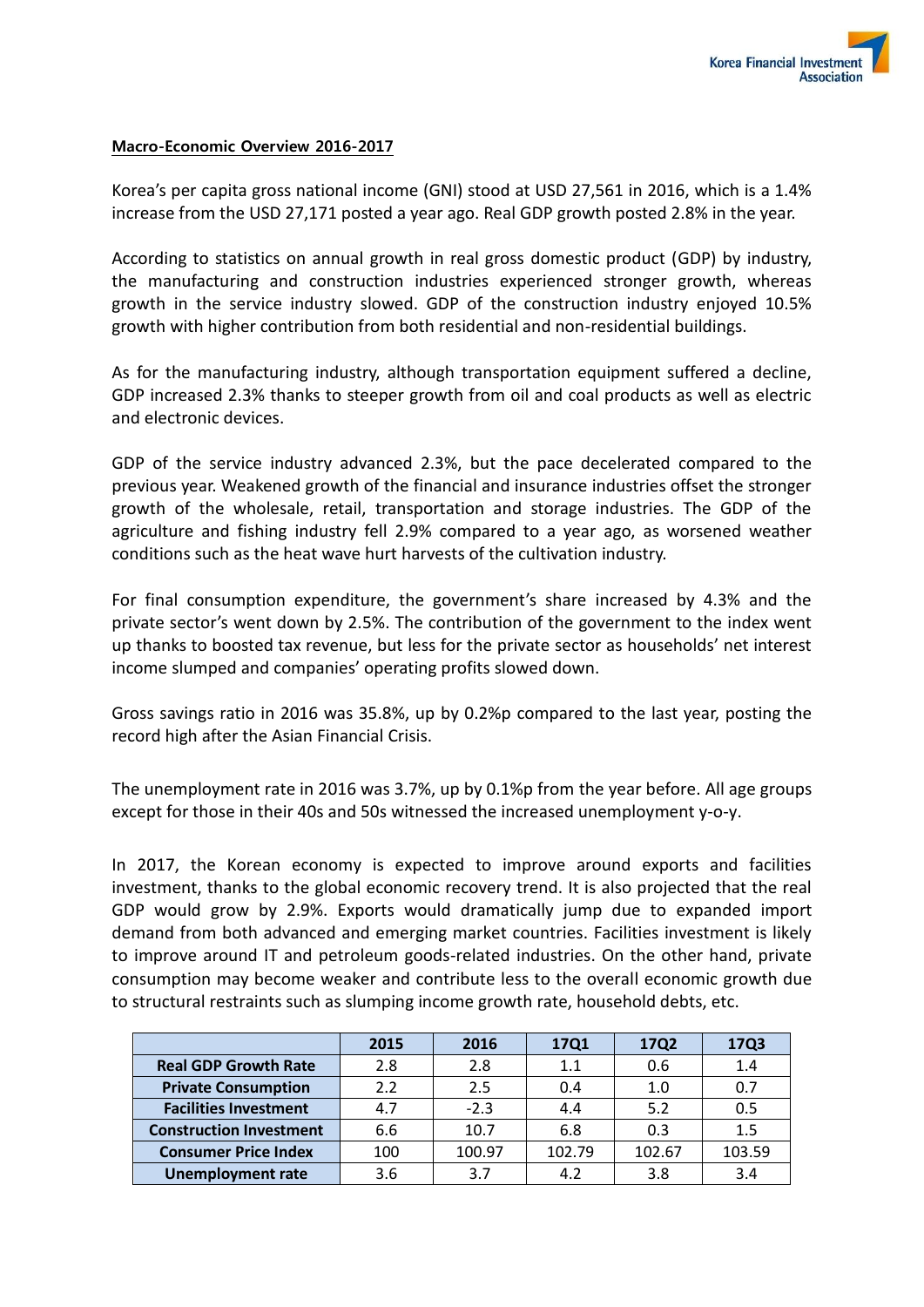#### Capital Market Overview 2016

Korea's stock market capitalization at the end of 2016 was KRW 1,510tn, a 4.5% year-on-year increase. The outstanding balance of bond issues stood at KRW 1,751tn, up by 2.8% from the same time a year earlier. Korea's stock market capitalization to GDP ratio was 92.2%, and the bond market capitalization to GDP ratio was 106.9%, both posting a slight decline year-onyear.



#### Graph 1-2. Size of the Capital Market in Korea

Put into a global context, Korea's stock

market capitalization to GDP ratio (92.2%) is slightly lower than those of advanced economies, such as the US at 147.4%, UK at 130.9%, and Japan at 107%.

#### **Household Asset Composition**

Non-financial assets including real estate accounted for 62.8% of household assets in 2016, whereas the share of financial assets was 37.2%. Although the proportion of nonfinancial assets remains greater than that of financial assets, it should be noted that the latter is steadily rising.

ITT mits Bull  $\frac{2015}{2015}$ Category 2011 2012 2013 2014 2016 Nonfinancial 66.7 65.7 64.8 64.1 63 62.8 assets Financial 33.3  $34.3$ 35.2 35.9 37 37.2 assets

Table 1-2. Household Non-Financial & Financial Assets

Source : The Bank of Korea, National Balance Sheet

Among financial assets, cash and deposits maintained the largest share at 43.7%, but their percentage is on a downtrend. Financial investment instruments such as stocks, bonds and funds accounted for 23.7%, down by 1.8%p compared to a year ago.



#### Graph 1-4. Breakdown of Household Financial Assets

Source: The Bank of Korea (Economic Statistics System), Korea Finan dal Investment Association (PreeSIS)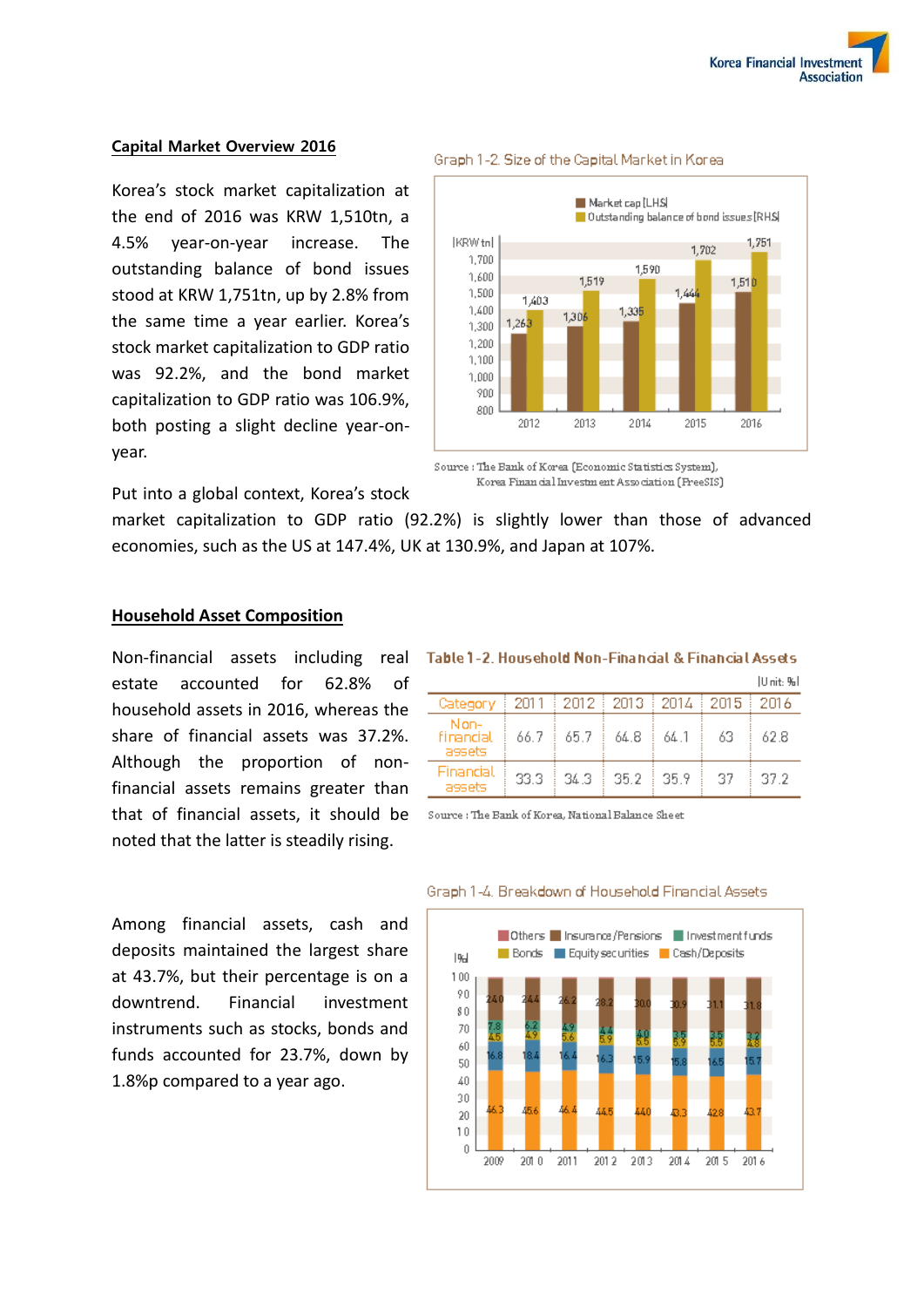## **Equity Market**

The KOSPI index hovered slightly above 2,000pts at the end of 2016, with the turnover declining KRW 210tn year-on-year to KRW 1,113tn.

As for the KOSDAQ index, it dropped slightly by 7.5% to 631.44pts over the same period, with the turnover falling 4.5% year-on-year to KRW 835tn.



Graph 2-2. Listed Companies and Market Capitalization

Source: Korea Exchange

In the KOSPI market, the total number of listed companies increased by 9 compared to the previous year to 779 at the end of 2016. Market capitalization recorded KRW 1,308tn, a 5.3% increase year-on-year.

Meanwhile, the KOSDAQ market had 1,206 listed companies at the end of 2016 with KRW 202tn in market capitalization. The number of listed companies increased by 54 year-on-year, while the market cap remained more or less flat. The steady growth in the number of listed companies is a testament to the fact that SMEs and venture companies are increasingly utilizing the KOSDAQ market to meet their financing needs.





Source: Korea Exchange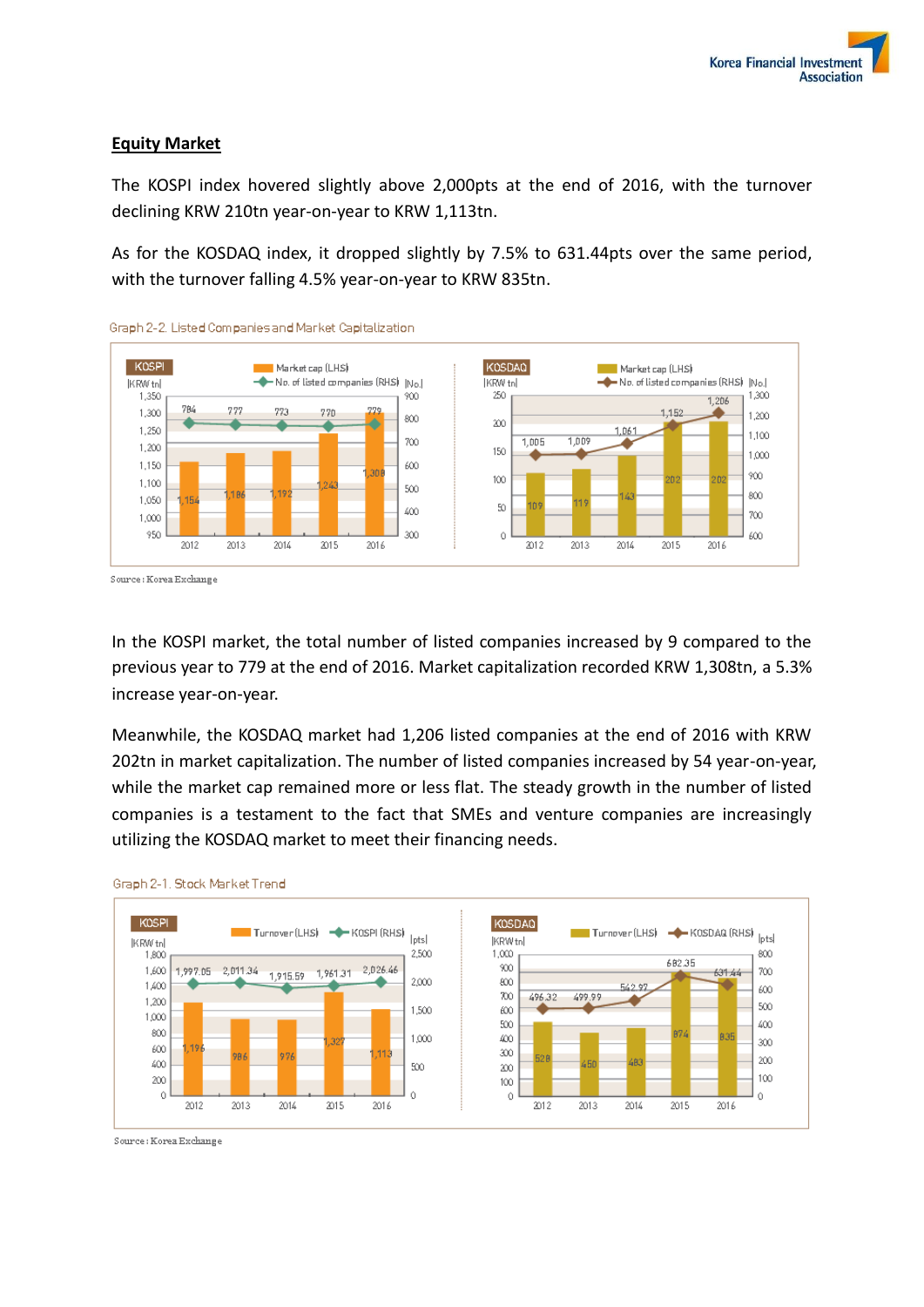A look at the turnover shows that individual investors made up the largest portion of the Korean stock market followed by foreign investors and institutional investors.

Individual investors accounted for 49.7% of the total turnover in the KOSPI market in 2016, while foreigners took up 29%. Institutional investors, including investment trusts, pension funds and mutual aid associations, assumed 19.9%.

The higher share of foreign investors since 2014 contributed to a more balanced market. However, the percentage of individual investors rose again in 2016.

As for the KOSDAQ market, it is still dominated by individual investors who make up approximately 90% of the total turnover. The share of foreign investors and institutional investors went down compared to 2015 and is at a marginal level in 2016.

There were a total of 53 securities companies in Korea at the end of 2016, a drop by 3 compared to a year earlier. The number of securities firms peaked in 2013 at 62, but then dropped by 9 over the next three years.

This was due to the corporate restructuring and reorganization of securities companies following a prolonged market recession. Four securities firms closed down their businesses due to mounting losses.



Graph 2-3. Stock Market Breakdown by Investor Type

Source : Korea Exchange



#### Graph 2-5, No. of Securities Companies and Equity Capital

Source : Financial Supervisory Service, Monthly Financial Statistics **Bulletin**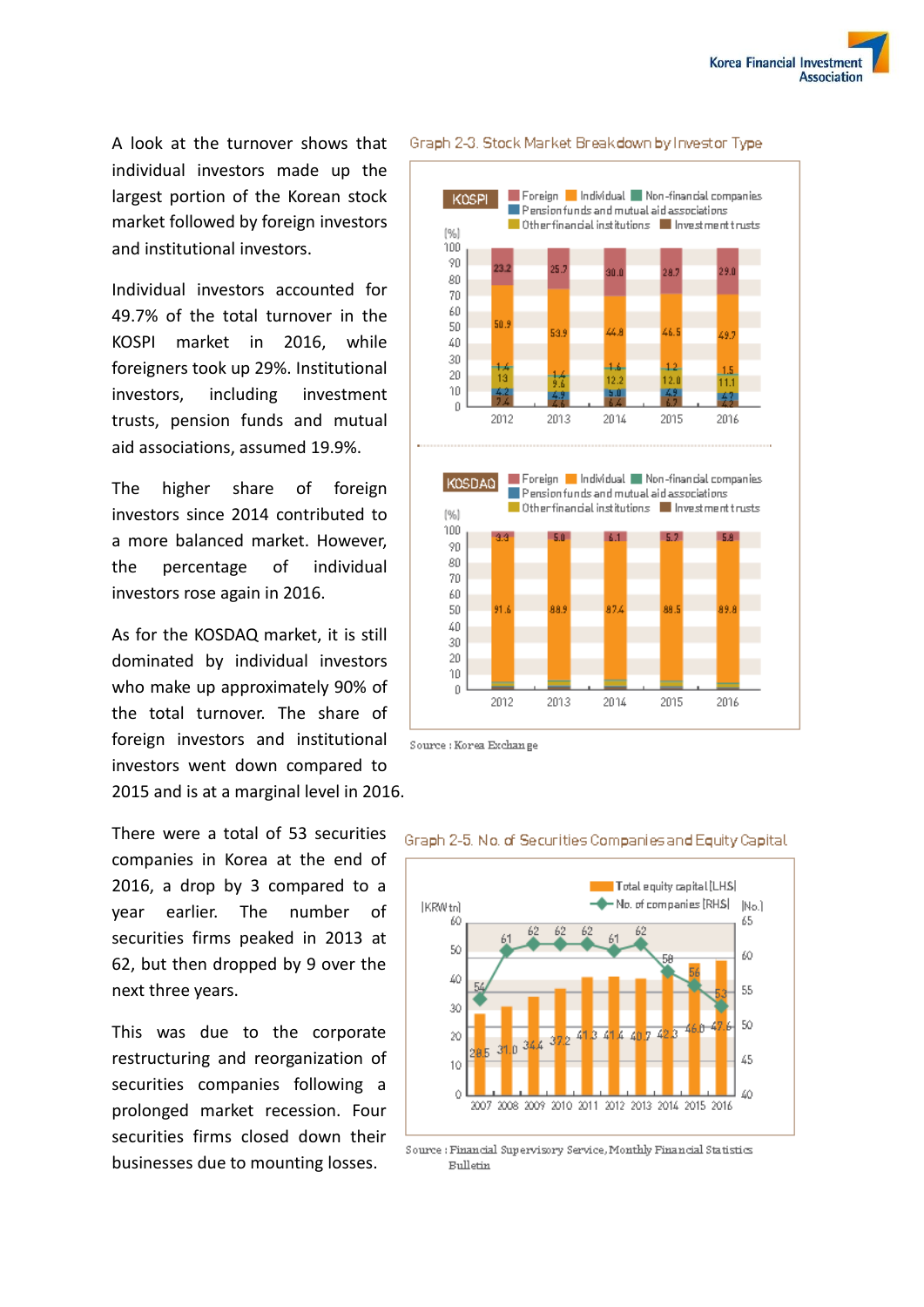Five were strategically merged with other companies to secure long-term growth engines. One went bankrupt, but one set up new operations. Interestingly, while the overall number of securities companies fell, their equity capital which displays the size of a securities company, continued to grow. Equity capital of securities firms totaled KRW 47.6tn at the end of 2016, an average increase of KRW 0.9tn per company.

This demonstrates the trend of securities companies growing in size through strategic M&As and secondary offering backed by the Korean government's policy to foster large-scale full service investment banks.

Securities companies recorded KRW 2.1tn in net profit in 2016, shedding 33.9% compared to the KRW 3.2tn posted a year ago. Their net profit had been on a growth track thanks to positive factors including an improved operating environment after posting KRW 0.2tn net loss in 2013.

However, net profit moved once again to a downward trajectory last year as brokerage commissions decreased on lower turnover. ROE was also hurt by lower net profit, registering 4.6% in 2016, a 2.3%p decline compared to the year before.



#### Graph 2-6, Securities Companies' Net Profit and ROE.

Source : Financial Supervisory Service, Monthly Financial Statistics **Bulletin** 

In 2016, securities companies suffered declines for most of their major profit sources. Commission profits were scaled down by 5.5% year-on-year to KRW 7.5tn, while profits from proprietary trading slipped 40.9% over the same period to KRW 2.5tn.

Brokerage commission profits, which account for the largest proportion of total commission profits (49.6%), retreated 19% year-on-year to KRW 3.7tn in 2016 due to a decline in the turnover. The second largest source of commission profits was investment banking services, including securities underwriting and advisory services, and M&A business activities.

While these commission profits jumped 6.1% year-on-year to KRW 1.3tn, income from asset management services, such as fund distribution, investment advisory services, discretionary investment services and investment trust services recorded KRW 0.8tn. Although brokerage commissions still make up the largest portion of the commission income structure, contribution from IB services also increased year-on-year.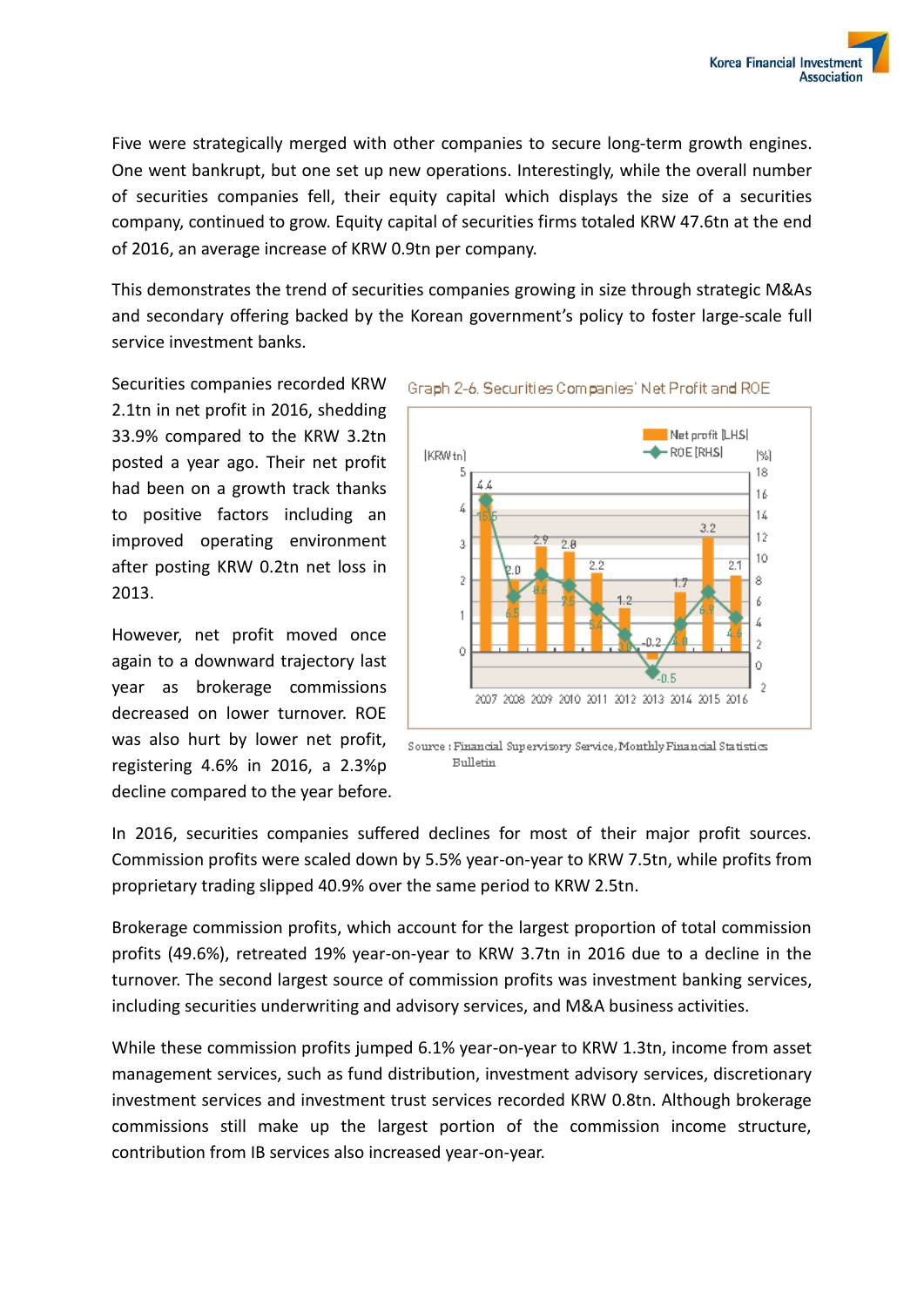securities firms dropped in 2016, as the interest rate reversed to an uptrend, which led to the KRW 1.2tn decline year-on-year in their net balance for the disposal and valuation of bonds.

The proprietary trading profit of Table 2-1. Profit Structure of Securities Companies

| ושל ,ותר ורמומה בבתורשן        |                                 |             |                    |                    |                    |  |  |
|--------------------------------|---------------------------------|-------------|--------------------|--------------------|--------------------|--|--|
| Category                       |                                 | 2015<br>(A) | 2016<br>(B)        | Change<br>(B-A)    | Growth<br>rate (%) |  |  |
| Commission<br>profits          |                                 | 7.9         | 7.5                | A 0.4              | △5.5               |  |  |
|                                | Brokerage                       | 4.6         | 3.7                | △ 0.9              | $\triangle$ 19.0   |  |  |
|                                | <b>IB</b> services              | 1.2         | 1.3                | 0.1                | 6.10               |  |  |
|                                | Asset<br>management<br>services | 0.9         | 0.8                | $\vartriangle 0.1$ | $\Delta$ 11.0      |  |  |
| Proprietary<br>trading profits |                                 | 4.2         | 2.5                | $\triangle$ 1.7    | $\triangle 40.9$   |  |  |
|                                | Stocks                          | 0.5         | 0.3                | $\triangle 0.2$    | $\triangle$ 41.5   |  |  |
|                                | Bonds                           | 5.2         | ∡                  | $\Delta$ 1.2       | $\Delta$ 23.6      |  |  |
|                                | Derivatives                     | △1.6        | $\vartriangle$ 1.8 | $\vartriangle 0.2$ |                    |  |  |

Source : Financial Sup ervisory Service, Financial Statistics Information System (Pressrelease)

#### **Bond Market**

Bond issuance was scaled down by KRW 93.8tn year-on-year to KRW 580.5tn in 2016 as higher bond interest rates and larger volatility prompted issuers and institutional investors to put off their issuance and investment plans. The issuance amount of Korea Treasury Bonds (KTB) dropped 15.3% year-on-year to KRW 138.2tn, while that of Monetary Stabilization Bonds (MSB) decreased 14.3% to KRW 161.1tn over the same period.

Corporate bond issuance also fell 12.1% year-on-year to KRW 72.5tn due to factors including the restructuring of vulnerable industries and higher interest rates.

| Table 3-1. Bond Issuance by Type |                   |         |         |         |              | [Units: KRW tn, %] |
|----------------------------------|-------------------|---------|---------|---------|--------------|--------------------|
| Category                         |                   | 2014    | 2015    | 2016    | Year-on-year | Share [%]          |
| Government bonds                 | Issuance am ount. | 146.6   | 163.1   | 138.2   | $-24.9$      | 23.8               |
|                                  | <b>Balance</b>    | 493.3   | 544.8   | 581.4   | 36.6         | 33.2               |
| Municipal bonds.                 | Issuance am ount- | 4.3     | 5.8     | 3.6     | $-2.2$       | 0.6                |
|                                  | <b>Balance</b>    | 19.4    | 21.5    | 21.3    | $-0.2$       | 1.2                |
| Special bonds                    | Issuance am ount- | 67.4    | 91.4    | 61.8    | $-29.6$      | 10.6               |
|                                  | <b>Balance</b>    | 354.1   | 334.2   | 336.6   | 2.4          | 19.2               |
| Monetary stabilization<br>bonds  | Issuance am ount- | 189.9   | 188.0   | 161.1   | $-26.9$      | 27.8               |
|                                  | <b>Balance</b>    | 178     | 180.9   | 168.4   | $-12.5$      | 9.6                |
| Financial bonds                  | Issuance amount i | 115     | 143.4   | 143.3   | $-0.1$       | 24.7               |
|                                  | <b>Balance</b>    | 278.4   | 351.6   | 374.3   | 22.7         | 21.4               |
| Corporate bonds                  | Issuance am ount- | 78.9    | 82.5    | 72.5    | $-10.0$      | 12.5               |
|                                  | <b>Balance</b>    | 266.9   | 270.3   | 269.0   | $-1.3$       | 15.4               |
| Total                            | Issuance amount i | 602.1   | 674.3   | 580.5   | -93.8        |                    |
|                                  | Balance           | 1.590.0 | 1.703.6 | 1.750.9 | 47.4         | 100.0              |

Trigger Montre, act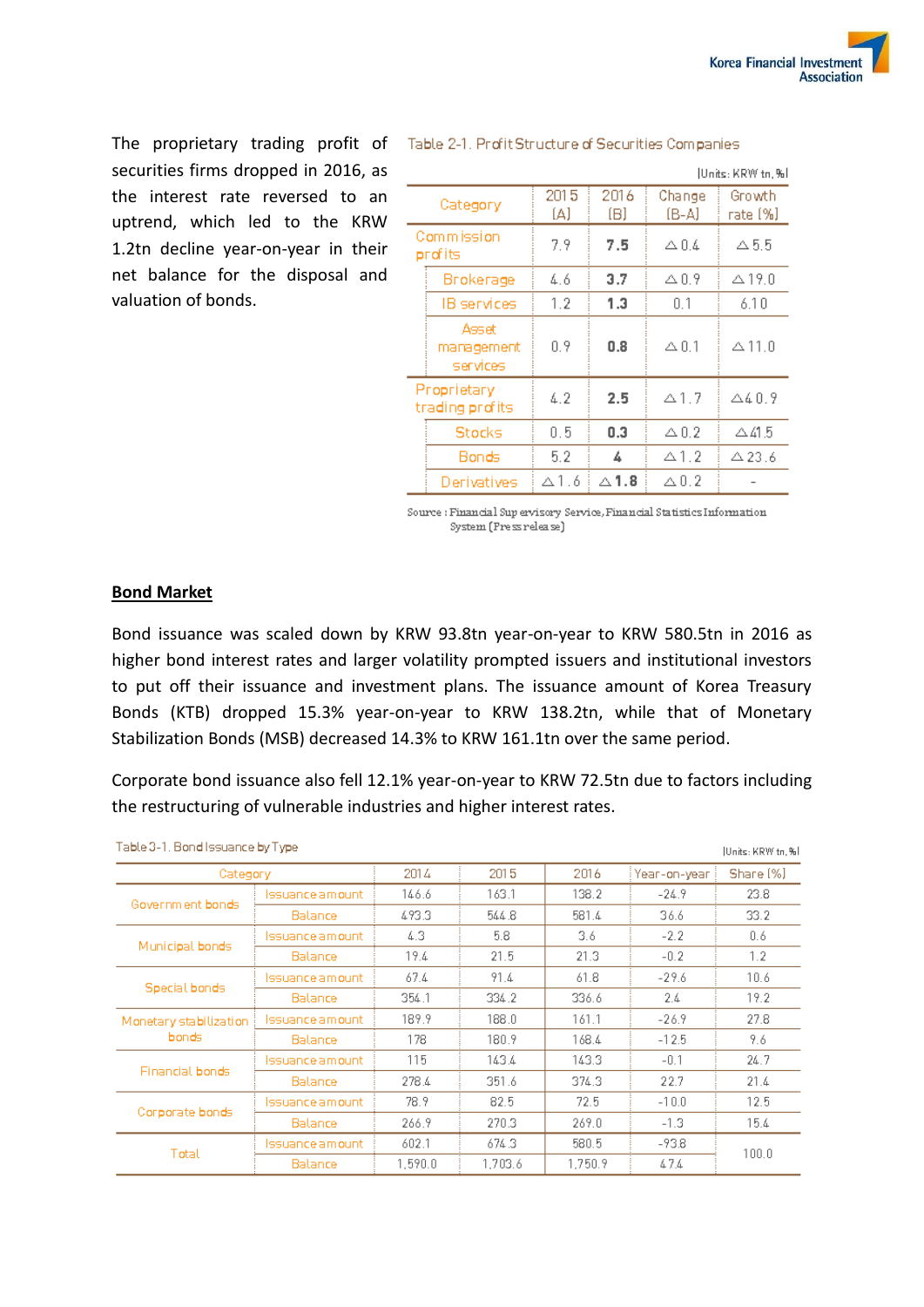

Bond interest rates displayed a Graph 3-1, 2016 Bond Interest Rate downtrend in the first half of 2016 as investor preference for safe assets increased after the Bank of Korea cut its key interest rate to 1.25% from 1.50% on June 9 and the UK announced its plan to leave the EU. The interest rate for the 3-year KTB hit a historic low of 1.203% on July 6.

Since October, the bond interest rate reversed to an uptrend as the possibility of a key interest rate reduction lessened due to concerns over domestic household debt and



stronger inflationary expectations driven by improved US economic indicators.

Bond trading based on volume slightly stalled in 2014 for both the OTC market and the exchange market. However, trading volume began to grow from 2015, and particularly in 2016, it increased 12.8% year-onyear to KRW 7,886.7tn due to Korea's key interest rate cut and the US Fed's rate hike implemented in December.

The OTC market made up around 80% of the total bond trading volume, but this figure dropped significantly to 59.4% in 2016.

As part of its reform plan to expand foreign currency liquidity, the Korean government began granting tax exemptions to foreigners in 2009 on interest income and capital gains for KTB and MSB investments.

Although this tax exemption was repealed in 2011, net foreign buying of Korean bonds continued due to

# Graph 3-2, Annual OTC and Exchange Trading Volume



Source : Korea Financial Investment Association, Korea Exchange

#### Graph 3-5. Korean Bonds Held by Foreign Investors



Source : Financial Supervisory Service, "Foreign Investors' Securities Trading Trend" (Pressrelease)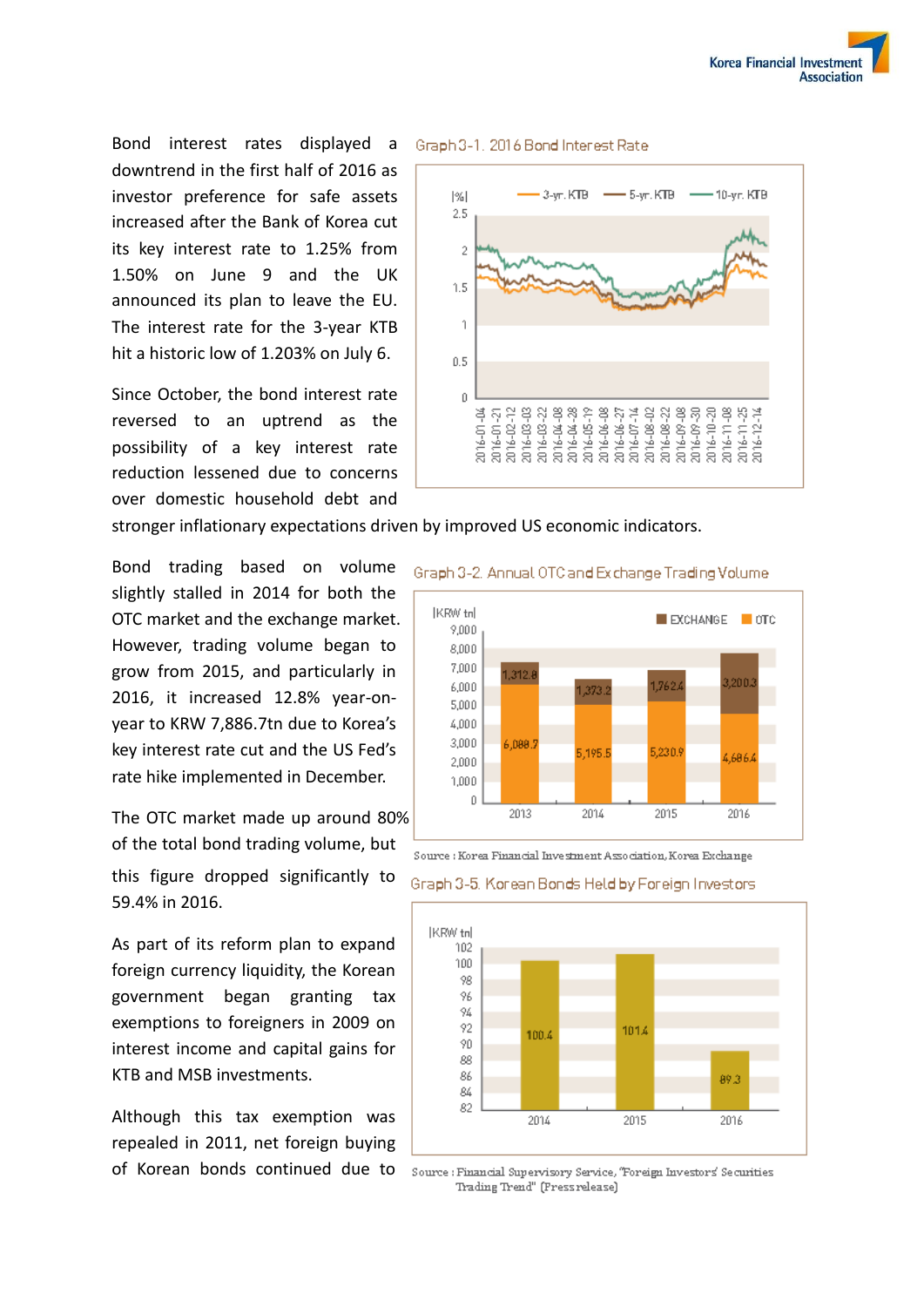prospects for a stronger Korean won and the efforts of each countries' central banks to diversify foreign currency investment assets. At the end of 2016, the outstanding balance of foreign-held domestic bonds stood at around KRW 89.3tn, an 11.9% decline from the previous year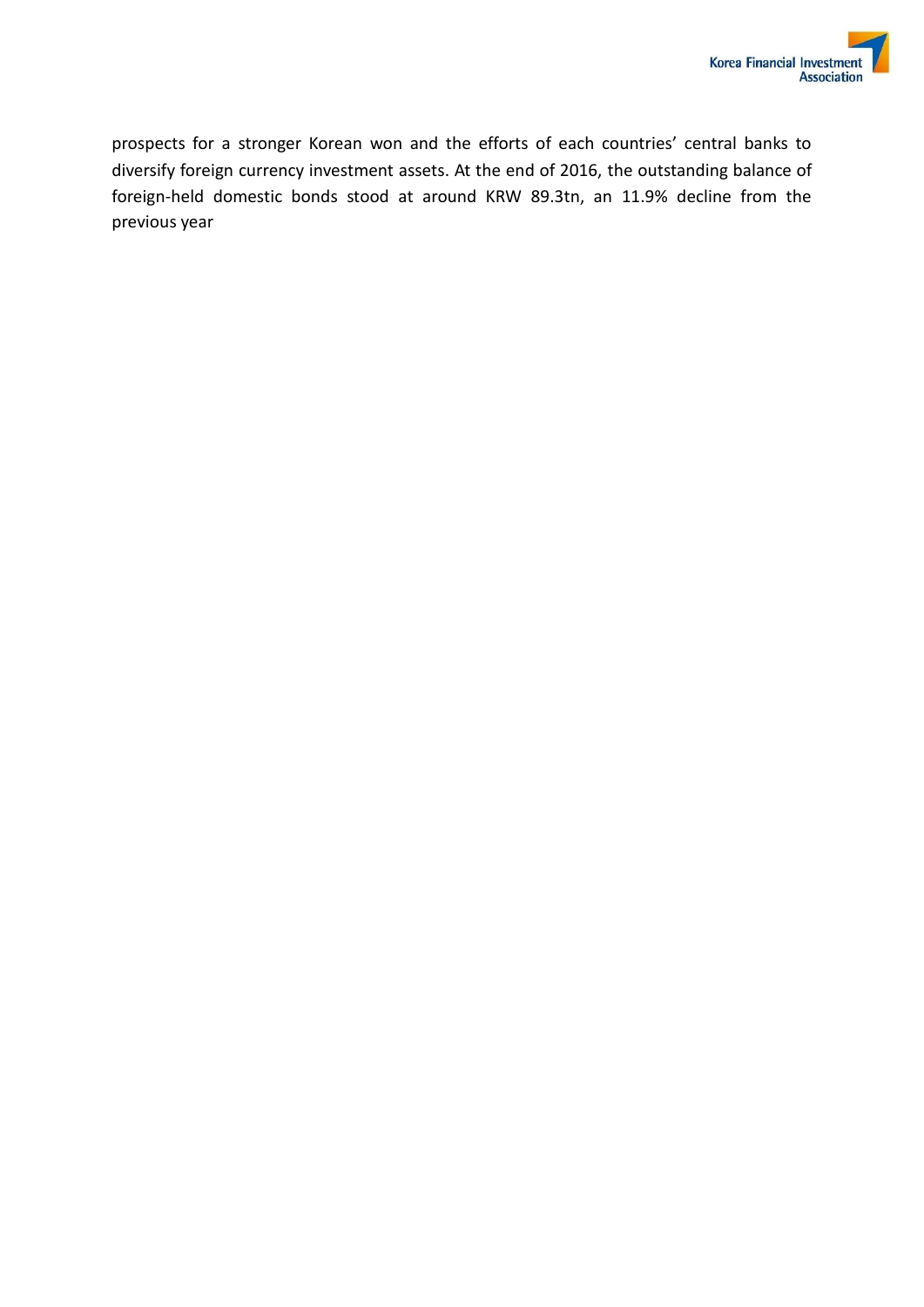

#### **Regulatory Developments**

#### **2016**

## **1. Implementing the Individual Savings Account (ISA)**

 $\checkmark$  KOFIA further promoted the ISA scheme adopted in March 2016 by introducing online sales of discretionary ISAs, ISA account transfer service, and an ISA comparative disclosure system. To this end, KOFIA launched advertisement campaigns with securities companies throughout the year to enhance the public interest in ISAs and attract subscribers.

## **2. Introducing the Independent Financial Advisor (IFA)**

 $\checkmark$  KOFIA played an essential role in the introduction of IFAs, which aim to provide objective and professional financial advice. Additionally, KOFIA undertook its follow-up measures for the successful operation of IFAs, such as setting up guidelines for best practices and investment recommendations.

## **3. Expanding Market Distribution Channel, etc.**

 $\checkmark$  KOFIA contributed to expanding fund distribution channels by supporting credit card companies to enter the online fund distribution business. Also, the association led the efforts to improve fund distribution policies, such as enhancing customer identification programs and allowing non-face-to-face opening of accounts.

#### **4. Introducing Tax-Exempt Overseas Funds**

- $\checkmark$  KOFIA supported member companies to launch tax-exempt overseas funds which help invigorate overseas investments and efficiently manage portfolios.
- $\checkmark$  The Enforcement Decree of the Restriction of Special Taxation Act, enacted in February 2016, permits special investment accounts that offer tax exemption for trading and exchange gains or losses, including foreign gains or losses, on overseas-listed equities incorporated in an overseas equity fund.
- $\checkmark$  The exemption is in effect for a maximum of ten years and applies to accounts opened between February 29, 2016 and December 31, 2017. This is anticipated to promote investment in overseas equity funds which have experienced a drop in recent years.

#### **5. Fostering Big Investment Banks**

 $\checkmark$  KOFIA contributed to improving regulations for nurturing big investment banks. Brokerage houses with a capital base of more than 4 trillion won (USD 3.5 billion)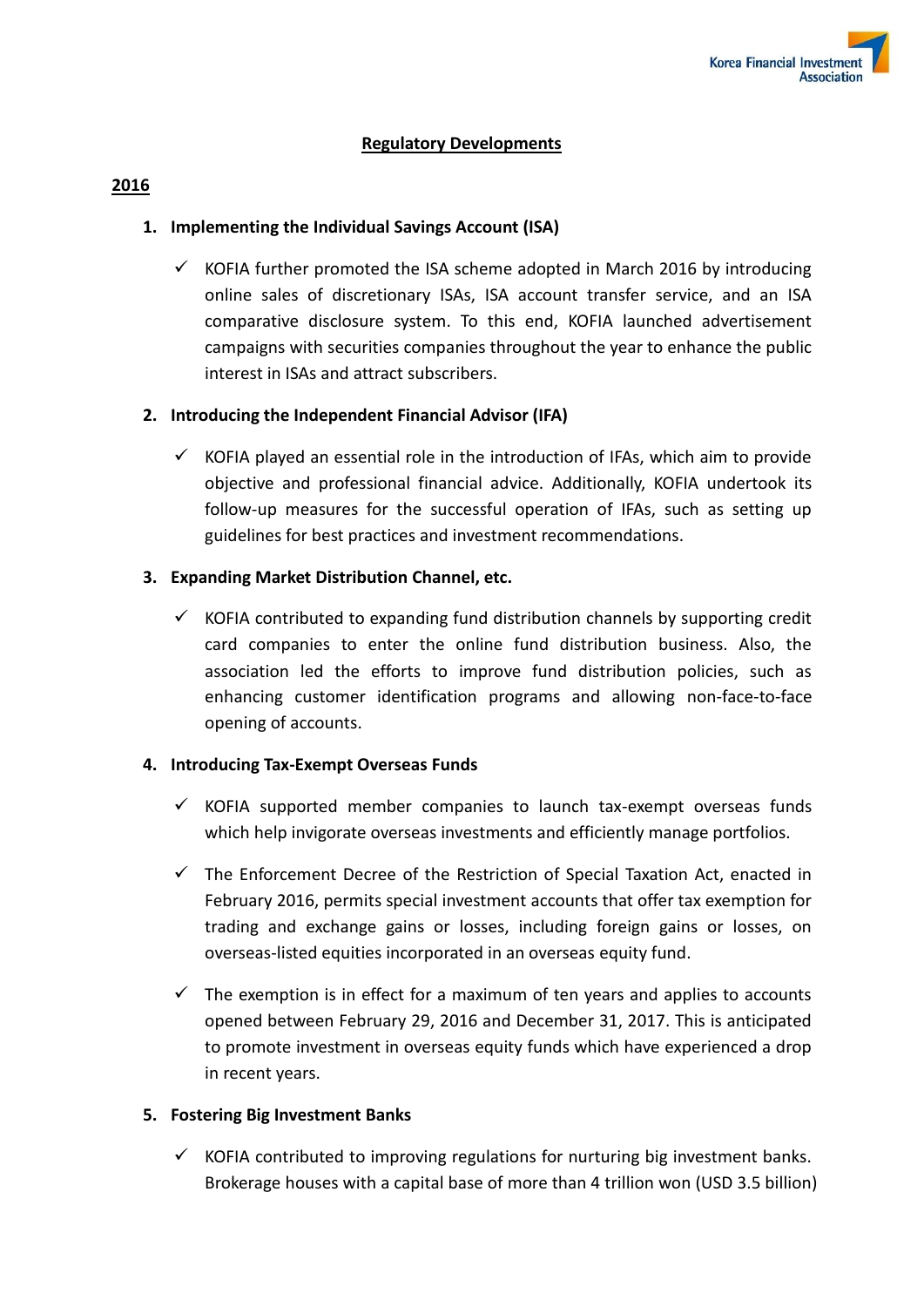are allowed to issue promissory notes beginning in 2017. Additionally, brokerage houses with a capital base of more than 8 trillion won can operate Investment Management Accounts (IMAs) where their clients' assets are held and managed.

 $\checkmark$  KOFIA supports them to be able to involve in not only OTC block deal matching services but also real estate collateral trusts which were previously allowed only for banks, so as to offer a wide range of corporate finance services.

# **2017**

# **1. Nurturing Ecosystem for Innovative Ventures and Startups**

- $\checkmark$  It was noted that compared to major economies such as U.S. and China, Korea, despite of its sizable economy, lacked the volume of venture investment and risk capitals. Thus, the FSC has put forward a measure to nurture the ecosystem needed for fostering ventures and startups.
- $\checkmark$  Innovative Venture Fund will be formed with about KRW 10 trillion of capital commitments within next three years in order to expand the supply of risk capital.
- $\checkmark$  Public FIs such as Korea Technology Credit Guarantee Fund together with private sectors will additionally provide capital up to KRW 20 trillion to those already invested by the Innovative Venture Fund.
- $\checkmark$  Stock option at the venture companies will be tax-exempted. (up to KRW 20 million of stock option execution profit)
- $\checkmark$  Startups will be able to raise capital through crowdfunding more than previously set amount of KRW 7,000 million annually. The exact amount limit hasn't been decided yet.
- $\checkmark$  Market dedicated for SMEs such as KONEX and K-OTC Pro has already been in place, but not been very active yet.
	- i. In KONEX market, companies will be allowed to have public offering without registration statement up to KRW 2 billion (previously 1 billion).
	- ii. In case of K-OTC Pro system, which was launched in the middle of this year, it has been operating within the boundary of current regulatory system thereby only engaged in stock trading. With the new measure coming up, the FSC will expand the type of investment vehicles allowed to trade on the K-OTC Pro and also provide exemption on certain disclosure and registration requirements.